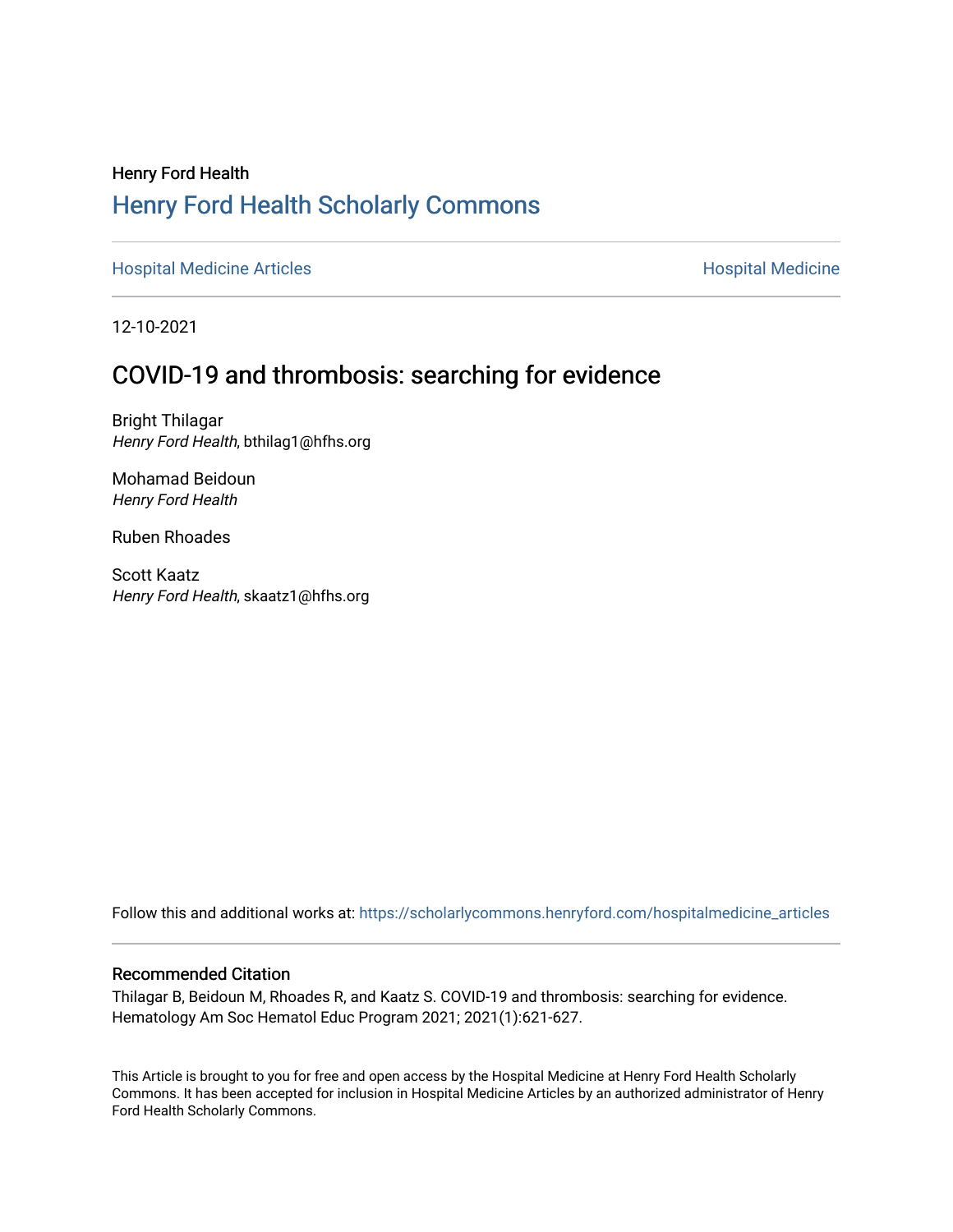

Check for updates

# **COVID-19 and thrombosis: searching for evidence**

#### Bright Thilagar,<sup>1</sup> Mohammad Beidoun,<sup>2</sup> Ruben Rhoades,<sup>3</sup> and Scott Kaatz<sup>1</sup>

'Division of Hospital Medicine, Henry Ford Health System, Detroit, MI; <sup>2</sup>Department of Internal Medicine, Henry Ford Health System, Detroit, MI;<br><sup>3</sup>Division of Hematology, Thomas Jefferson University, Philodelphia, PA <sup>3</sup>Division of Hematology, Thomas Jefferson University, Philadelphia, PA

Early in the pandemic, COVID-19-related increases in rates of venous and arterial thromboembolism were seen. Many observational studies suggested a benefit of prophylactic anticoagulation for hospitalized patients using various dosing strategies. Randomized trials were initiated to compare the efficacy of these different options in acutely ill and critically ill inpatients as the concept of immune-mediated inflammatory microthrombosis emerged. We present a case-based review of how we approach thromboembolic prophylaxis in COVID-19 and briefly discuss the epidemiology, the pathophysiology, and the rare occurrence of vaccine-induced thrombotic thrombocytopenia.

#### **LEARNING OBJECTIVES**

- Appreciate the incidence, risk factors, and pathophysiology of thrombosis in COVID-19 infection
- Accurately prescribe anticoagulation prophylaxis before, during, and after hospitalization
- Be able to recognize and diagnose vaccine-induced immune thrombotic thrombocytopenia

#### **CLINICAL CASE**

A 62-year-old physician had been rounding on the COVID-19 ward early in the pandemic (April 2020) and contracted the disease. After 1 week, he became hypoxic and was admitted to the general medical floor, requiring 3L nasal oxy gen. He had no major comorbidities and received prophylactic-dose low-molecular-weight heparin (LMWH).

#### **Introduction**

COVID-19 infection clearly increases the risk of thrombotic events for hospitalized patients, but rates of reported incidence have varied. A meta-analysis of retrospective studies involving 64 503 patients showed that deep vein thrombosis (DVT) had an overall prevalence of 11.2% and pulmonary embolism (PE) of 7.8% in those needing hospitalization.<sup>1</sup> Pooled rates of venous thromboembolism (VTE) were higher in the intensive care unit (ICU) setting (27.9% vs 7.1% in the ward).<sup>2</sup> Studies screening patients for VTE reported a prevalence rate of 25.2% compared to a rate of 12.7% in those testing only symptomatic patients.<sup>1</sup> When more than 95% of the hospitalized patients received pharmacologic VTE prophylaxis, rates were lower, at 3.1% for non-ICU patients and 7.6% for ICU patients.<sup>3</sup> Venous or arterial thrombosis was independently associated with higher mortality risk (hazard ratio [HR], 1.82; 95% CI, 1.54-2.15;

*P* < .001). 4 Increased arte rial throm botic events were also reported during hospitalization, with a prevalence of 3.9% for coronary artery events and 1.6% for stroke.<sup>1</sup> Acute limb ischemia was reported in 0.3% to 1% of hospitalized patients, predominantly affecting men, with 18% of patients suffering limb loss.<sup>5</sup>

Rates of postdischarge VTE in COVID-19 patients, however, were not as high. In a cohort from California, VTE rates in COVID-19 patients were no higher than patients testing negative for COVID-19 (1.8% vs 2.2%; *P*=.16).<sup>6</sup> A pre-/postpandemic comparison of postdischarge VTE did not show a statistically significant risk of VTE in COVID-19 patients (odds ratio, 1.6; 95% CI, 0.77-3.1).<sup>7</sup>

#### **Pathophysiology of thrombosis in COVID-19 infection**

The coagulopathy of COVID-19 infection is complex, involving an interplay between endothelial cell injury, inflammation, and coagulation. Infection of pulmonary alveolar cells causes severe endothelial injury and is marked by a local inflammatory infiltrate and microthrombi.<sup>8</sup> Microthrombi in alveolar capillaries and vascular congestion were present in nearly 45% of patients who died from acute respiratory complications due to COVID-19.<sup>9</sup> Alveolar capillary microthrombi were 9 times more prevalent in those who died from COVID-19 infection compared to similar severe H1N1 infections, and increased thrombotic complications were mostly noted in those with longer hospital stays.<sup>8</sup> In severe infection, this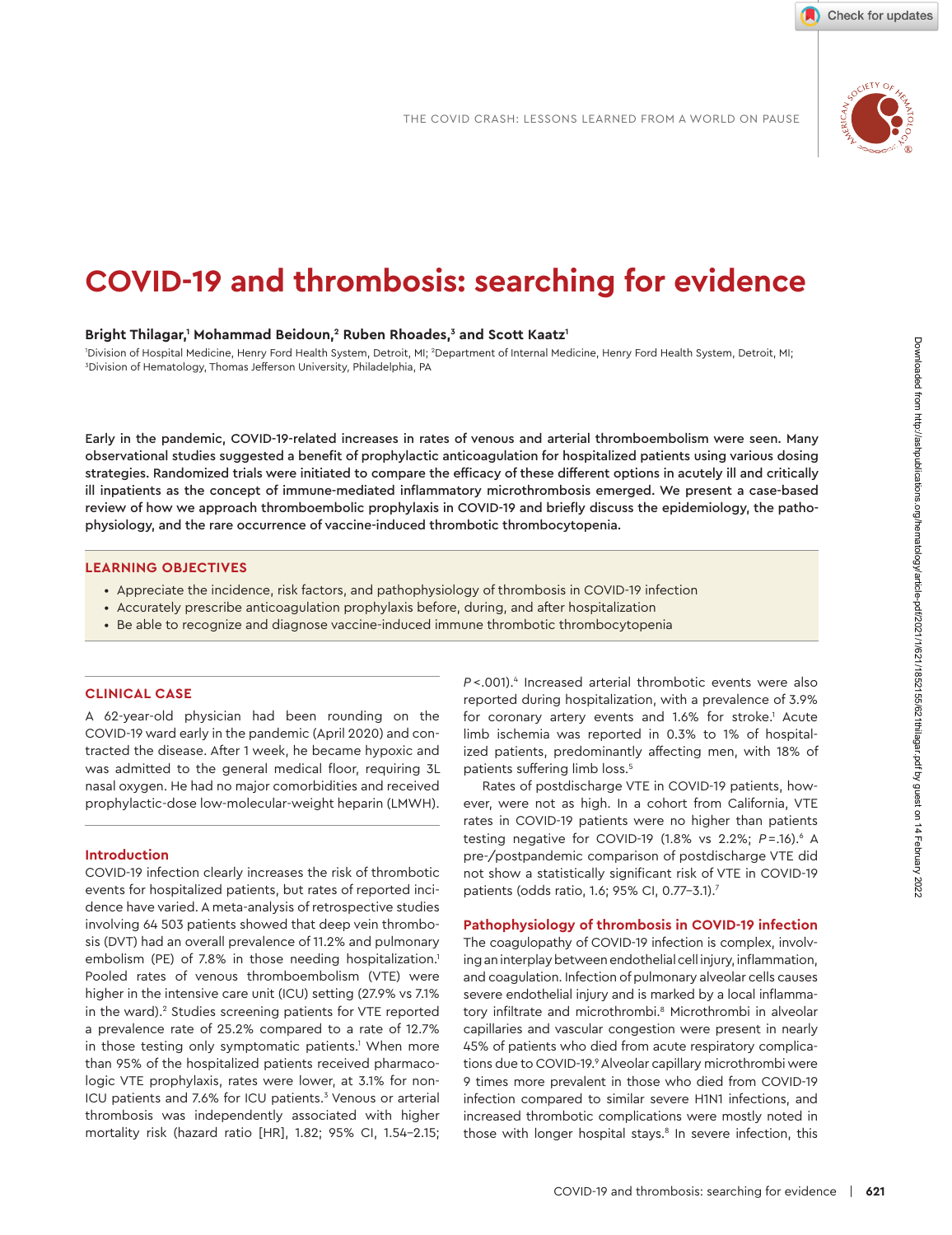| <b>COVID-19 infection</b>                              | COVID-19 (adenovirus) vector vaccines                                 |  |  |  |
|--------------------------------------------------------|-----------------------------------------------------------------------|--|--|--|
| Older age (>75)                                        | Middle age (18-49)                                                    |  |  |  |
| Male                                                   | Female                                                                |  |  |  |
| Obesity                                                | Platelet count <150                                                   |  |  |  |
| Hypertension                                           | Splanchnic vein and cerebral vein thrombosis reported in higher rates |  |  |  |
| Prior cardiac disease                                  |                                                                       |  |  |  |
| Active cancer or recent anticancer treatment           |                                                                       |  |  |  |
| Elevated D-dimer, FDP, LA                              |                                                                       |  |  |  |
| VTE in lower-extremity deep veins and PE commonly seen |                                                                       |  |  |  |

FDP, fibrin degradation products.

immune response can be exaggerated and cause systemic hyperinflammation, marked by high levels of proinflammatory cytokines.10,11 The downstream effects of endothelial cell activation and a systemic inflammatory response include a hypercoagulable state and both micro- and macrovascular thrombosis, with multiple interrelated mechanisms.

#### **Activation of endothelial cells, platelets, and leukocytes**

Direct infection of vascular endothelial cells with resultant apoptosis has been described in an autopsy series of COVID-19 patients.<sup>12</sup> This, along with complement activation.<sup>13</sup> contributes to a local inflammatory reaction and further endothelial cell activation, with the expression of tissue factor, release of von Willebrand factor (VWF), and decreased synthesis of nitric oxide and prostacyclin,<sup>14</sup> all of which promote coagulation. An increase in VWF coupled with a relative imbalance in ADAMTS-13 has been demonstrated in patients with COVID-19 of varying severity,<sup>15</sup> and elevated VWF antigen and low ADAMTS-13 activity seem to correlate with the development of VTE.16 Platelet activation increases in severe COVID-19 infection, triggering increased tissue factor expression and coagulation.<sup>14,17,18</sup> Similarly, neutrophil activation increases, with the release of neutrophil extracellular traps that promote thrombosis in these patients.<sup>19</sup>

#### **Coagulation and fibrinolysis**

The increase in tissue factor expression on a variety of cells induces extrinsic coagulation pathway activation, while the release of factor VIII from damaged endothelium, NETosis, and platelet and complement activation all contribute to intrinsic pathway activation. These events result in thrombin generation and the formation of a fibrin clot. COVID-19 infection is also marked by high levels of fibrinogen,<sup>10,11</sup> an acute phase reactant, and the inhibition of fibrinolytic pathways. Patients with severe infection and shutdown of fibrinolysis—as measured by a lack of clot lysis on viscoelastic testing—were found to have greater dimerized plasmin fragment D (D-dimer) and fibrinogen levels and a significantly greater incidence of clinical VTE (Table 1).<sup>20</sup>

#### **Heparin-induced thrombocytopenia**

Given the propensity for thrombosis, patients admitted with COVID-19 are frequently managed with anticoagulation prophylaxis. This, combined with the systemic inflammatory response, increases the likelihood of development of heparin-induced thrombocytopenia (HIT), another potential etiology of VTE in these patients. Rates of HIT in severe COVID-19 infection are variable across studies, with rates ranging from 0.16% in all admitted patients to 8.1% in an ICU population. Anti-platelet factor 4 (PF4) antibodies are frequently detected even in the absence of clinical HIT,<sup>21,22</sup> and 1 group has demonstrated nonheparin-dependent platelet-activating immune complexes that may contribute to thrombosis.<sup>23</sup>

#### **Antiphospholipid antibodies**

A final potential mechanism for thrombosis in patients with COVID-19 is the development of antiphospholipid antibodies, an appealing theory given the hyperinflammatory response and potential for antibody production. As many as 90% of critically ill patients have been found to be positive for a lupus anticoagulant (LA).24,25 The clinical significance of this is unclear, as an association with thrombosis has not been consistently demonstrated,<sup>25</sup> assays may be susceptible to interference by C-reactive protein and unfractionated heparin, and rates of anticardiolipin and anti-β2-glycoprotein seem to be significantly lower.24-26 However, 1 study at a tertiary care center in the US found a significant association between LA positivity and venous or arterial thrombosis.<sup>26</sup>

# **CLINICAL CASE (Continued)**

Our patient was a real one and in fact is the senior author of this article. He received prophylactic-dose enoxaparin while on the medical floor.

# **Anticoagulation prophylaxis**

When choosing a prophylactic approach, the risk of bleeding must be considered, particularly if the platelet count is <50 000, and mechanical prophylaxis is likely the best approach until the bleeding risk abates. The dose and choice of anticoagulant also depend on renal function, and it may be reasonable to give "obesityadjusted" doses—eg, enoxaparin 40mg twice daily or a daily total dose of 0.5mg/kg based on limited evidence.<sup>27</sup> Of note, obesityadjusted prophylactic dosing differs from intermediate dosing.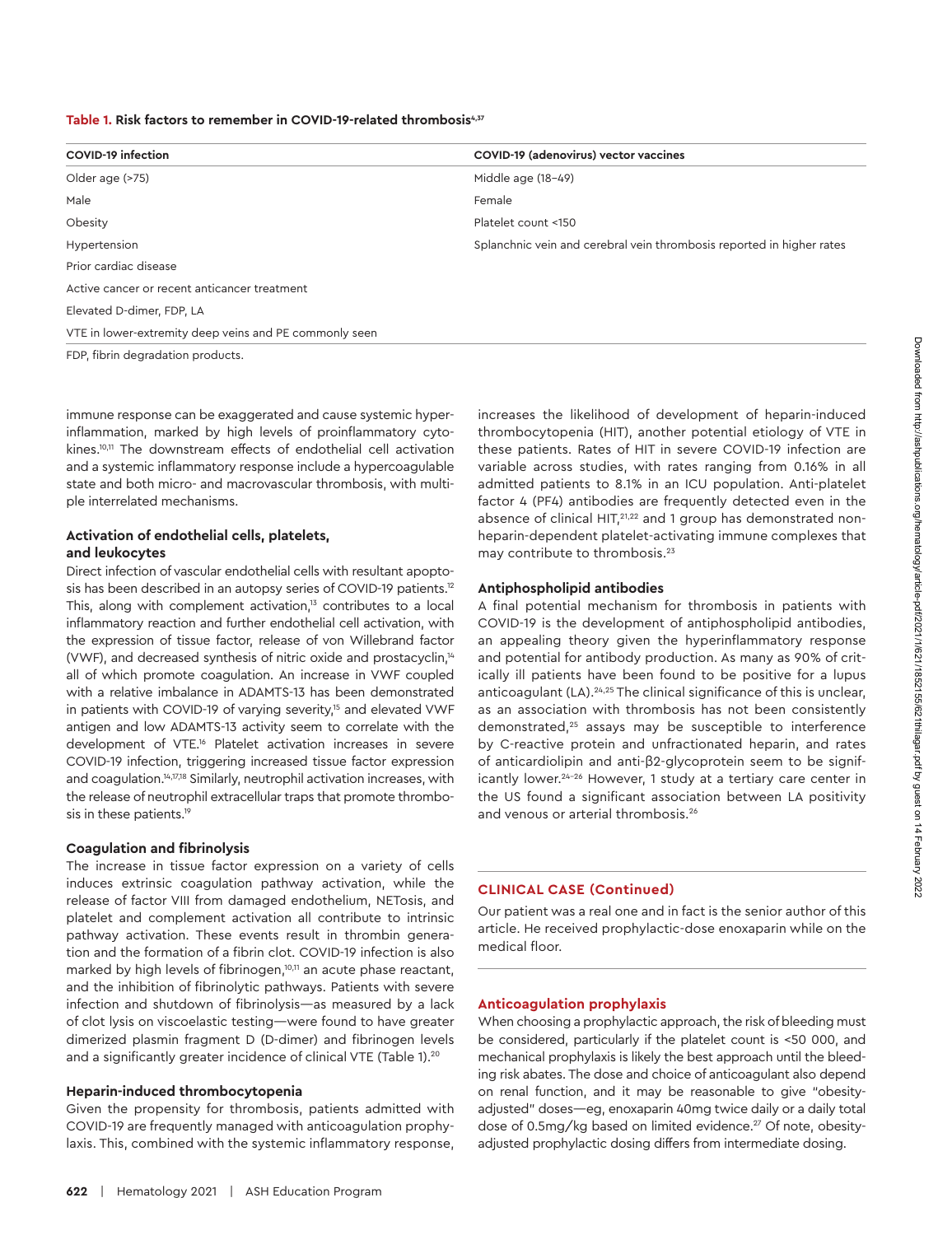#### **Noncritically ill patients**

The American Society of Hematology (ASH) draft guidelines (updated 8 February 2021) *suggest* prophylactic over intermediate- or therapeutic-dose anticoagulation for patients with acute (not critical) illness and acknowledge pending results of the combined analysis of the REMAP-CAP, ACTIV-4, and ATTAC multiplatform randomized controlled trials (mpRCT).28 These 3 mpRCTs harmonized their protocols to accelerate the battle against COVID-19 infection and reported their pooled results in separate papers for critically ill and noncritically ill patients.<sup>29,30</sup>

The first patient was randomized on 21 April 2020, and these trials were stopped on 22 January 2021. The preprint report appeared on 17 May 2021 when the prespecified superiority stopping rule threshold was attained.<sup>30</sup> The primary analysis population had 2219 participants with confirmed COVID-19 who did not require ICU-level organ support, which was defined as high-flow oxygen, mechanical ventilation (invasive or noninvasive), vasopressors, or inotropes. They were randomized in an open-label manner to therapeutic-dose heparin (94.7% received LMWH, mostly enoxaparin) or usual care thromboprophylaxis (71.7% low dose and 26.5% intermediate dose) for up to 14 days. The primary outcome of survival to hospital discharge without organ support (as defined above) through 21 days occurred in 76.4% of participants receiving the usual care and increased by 4.6% with therapeuticdose anticoagulation, with a median adjusted odds ratio of 1.29% and a 99% probability of the therapeutic dose being effective. The probability of survival to hospital discharge with therapeutic-dose heparin was 87.1%, with a median absolute improvement of 1.3%. Major bleeding occurred in 1.9% and 0.9% of therapeutic-dose and usual care participants, respectively. A prespecified analysis based on D-dimer levels showed a slightly better probability of superiority in patients with high levels (97.3%) vs low levels (92.9%).

The ACTION trial randomized 615 hospitalized patients (who were primarily stable and not critically ill) in 31 Brazilian sites with elevated D-dimer levels above the upper limit of normal from 24 June 2020 to 26 February 2021 to therapeutic doses of rivaroxaban (20mg or renally adjusted 15mg daily) for 30 days or standard VTE prophylaxis.<sup>31</sup> Clinically unstable patients (10%) randomized to rivaroxaban first received enoxaparin or unfractionated heparin (1 patient) followed by rivaroxaban when clinically stable. Patients randomized to standard prophylaxis primarily received enoxaparin (84%), and 13% continued postdischarge prophylaxis at their clinician's discretion. The hierarchical analysis of time to death, duration of hospitalization, and duration of supplemental oxygen was performed using the win ratio, and there was no difference in efficacy with a win ratio of 0.86; *P*= .40. There was also no difference in each component of this composite outcome or thromboembolic event. However, major or clinically relevant nonmajor bleeding was increased with therapeutic anticoagulation (8%) compared to standard dosing (2%) with a relative risk of 3.64 ( *P* = .001).

Until the 3 mpRCTs are fully published, it is reasonable to use either therapeutic or prophylactic doses of LMWH (preferred if renal function is acceptable) or heparin. Direct oral anticoagulants (DOACs) should not be used unless there is another indication, such as atrial fibrillation.

# **How we treat noncritically ill hospitalized patients**

We discuss the risks and benefits of prophylactic vs therapeutic doses of anticoagulation and their impact on the need for organ support in noncritically ill patients hospitalized with COVID-19. We use therapeutic dosing of LMWH or unfractionated heparin based on these early results and eagerly await peer-reviewed publication and guideline updates.

# **CLINICAL CASE (Continued)**

Oxygen requirement increased for our patient, and a high flow was needed with transfer to the ICU, where LMWH was increased to intermediate dose. Several days later, intubation

Recommendation 1 was split into two recommendations (1A and 1B) on April 7, 2021 with the emergence of new evidence: The ASH guideline panel suggests using prophylactic-intensity over intermediate-intensity or therapeutic-intensity anticoagulation for patients with coronavirus disease 2019 (COVID-19)-related critical illness who do not have suspected or confirmed venous thromboembolism (VTE) (conditional recommendation based on very low certainty in the evidence about effects)



Figure 1. ASH recommendations for VTE prophylaxis in COVID patients with critical illness. Reproduced with permission from Cuker et al.<sup>28</sup>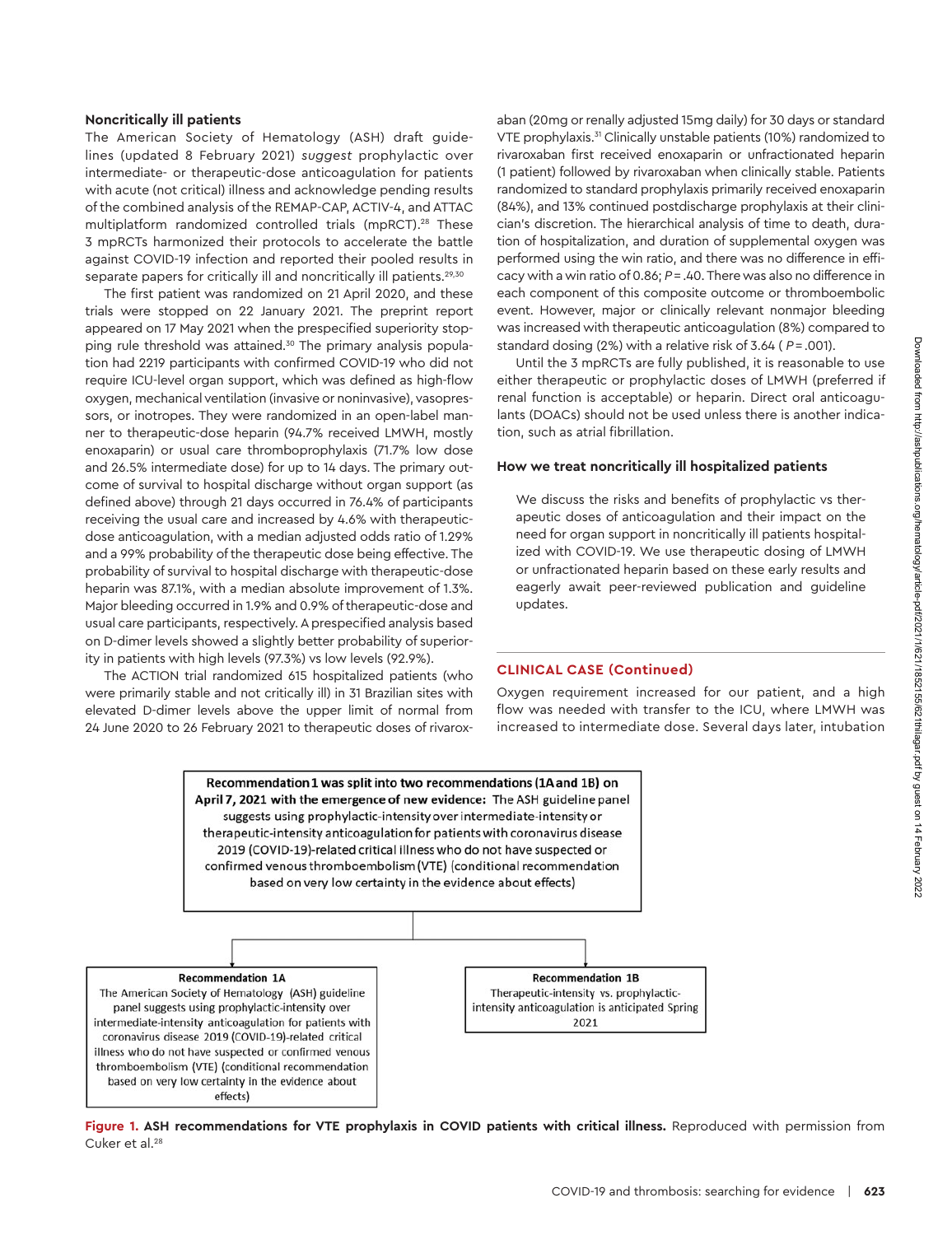and mechanical ventilation were required. Meanwhile, the patient's father was also critically ill with COVID-19, and his clinicians used therapeutic-dose LMWH: 2 patients with the same last name, 1 floor apart, with different doses to prevent the same complications—all were searching for evidence.

# **Critically ill patients**

ASH guidelines *suggest* prophylactic- over intermediate-dose anticoagulation in critically ill patients, and recommendations for therapeutic dose vs prophylactic dose are forthcoming (Figure 1).

*Therapeutic dose.* Data for critically ill participants randomized while receiving organ support as previously described in the 3 mpRCTs were posted on 12 March 2021.<sup>29</sup> This prespecified cohort stopped recruitment for critically ill patients on 19 December 2020 because of futility. The primary outcome of survival until discharge and the median number of organ-supportfree days was 3 in those randomized to therapeutic-dose LMWH or heparin and 5 days with the usual care (41% prophylacticdose and 51% intermediate-dose LMWH or heparin; adjusted odds ratio, 0.87; 95% credible interval, 0.70-1.08; likelihood of not achieving meaningful relative improvement of at least 20%, 99.8%).

# *Intermediate dose.* Among 600 randomized COVID-19 patients in the ICU, 562 were included in the primary analysis of the INSPIRATION trial.<sup>32</sup> Intermediate enoxaparin doses of 1mg/kg once daily vs 40mg daily (with adjustment for weight and creatinine clearance) were compared for the primary composite efficacy outcome of venous or arterial thrombosis, treatment with extracorporeal membrane oxygenation, or mortality. No differences were noted in 30-day outcomes between intermediate and prophylactic doses (45.7% vs 44.1%; odds ratio, 1.06; *P*=.70). Major bleeding occurred in 2.5% and 1.4% of patients who received intermediate and prophylactic dosing, respectively, and the risk difference failed to meet the noninferiority margin. Severe thrombocytopenia occurred in 6 patients, all of whom received an intermediate dose.

# **How we treat critically ill patients**

We use prophylactic- and not intermediate- or therapeuticdose LMWH or heparin in critically ill patients with COVID-19.

# **CLINICAL CASE (Continued)**

After a couple of weeks in the ICU with respiratory failure and septic shock, our patient was extubated but suffered a small PE while his central line was being removed. He was treated for

# **Table 2. List of selected anticoagulation trials in COVID-19**

| Patient<br>population       | <b>Trial name and</b><br>trial identifier       | Intervention                                                      | Comparison                           | Outcome                                                                                                                                                | <b>Status</b> |
|-----------------------------|-------------------------------------------------|-------------------------------------------------------------------|--------------------------------------|--------------------------------------------------------------------------------------------------------------------------------------------------------|---------------|
| Hospitalized<br>$(non-ICU)$ | ACTION Trial <sup>31</sup>                      | Therapeutic rivaroxaban<br>or LMWH                                | Usual care thromboprophylaxis        | Mortality, length of stay, and oxygen use                                                                                                              | Published     |
|                             | ATTACC <sup>30</sup><br>NCT04372589             | Therapeutic heparin<br>or LMWH                                    | Usual care thromboprophylaxis        | Hospital discharge without need for<br>organ support                                                                                                   | Preprint      |
|                             | ACTIV-4a <sup>30</sup><br>NCT04505774           | Therapeutic heparin<br>or LMWH                                    | Usual care thromboprophylaxis        | Hospital discharge without need for<br>organ support                                                                                                   | Preprint      |
|                             | REMAP-CAP <sup>30</sup><br>NCT02735707          | Therapeutic heparin<br>or LMWH                                    | Usual care thromboprophylaxis        | Hospital discharge without need for<br>organ support                                                                                                   | Preprint      |
| Hospitalized<br>(ICU)       | ATTACC <sup>29</sup><br>NCT04372589             | Therapeutic heparin<br>or LMWH                                    | Usual care thromboprophylaxis        | Hospital discharge without need for<br>organ support                                                                                                   | Preprint      |
|                             | ACTIV-4a <sup>29</sup><br>NCT04505774           | Therapeutic heparin<br>or LMWH                                    | Usual care thromboprophylaxis        | Hospital discharge without need for<br>organ support                                                                                                   | Preprint      |
|                             | REMAP-CAP <sup>29</sup><br>NCT02735707          | Therapeutic heparin<br>or LMWH                                    | Usual care thromboprophylaxis        | Hospital discharge without need for<br>organ support                                                                                                   | Preprint      |
|                             | <b>INSPIRATION</b> <sup>32</sup><br>NCT04486508 | Intermediate-dose<br>heparin or LMWH                              | Prophylactic-dose heparin or<br>LMWH | Composite of VTE, arterial thrombosis,<br>or ECMO                                                                                                      | Published     |
| Post discharge              | ACTIV-4<br>Convalescent<br>NCT04650087          | Prophylactic-dose<br>apixaban                                     | Placebo                              | Composite outcome of symptomatic DVT,<br>PE, other VTE, ischemic stroke, acute<br>MI, other ATE, and all-cause mortality                               | Recruiting    |
| Outpatient                  | ACTIV-4c<br>NCT04498273                         | Prophylactic-dose<br>apixaban, therapeutic-<br>dose apixaban, ASA | Placebo                              | Composite of symptomatic DVT or PE,<br>ATE, MI, ischemic stroke, hospitalization<br>for cardiovascular/pulmonary events,<br>and all-cause mortality    | Recruiting    |
|                             | PREVENT-HD<br>NCT04508023                       | Prophylactic-dose<br>rivaroxaban                                  | Placebo                              | Composite of symptomatic VTE, MI,<br>ischemic stroke, systemic embolism,<br>acute limb ischemia, all-cause<br>hospitalization, and all-cause mortality | Recruiting    |

ASA, aspirin; ECMO, extracorporeal membrane oxygenation; MI, myocardial infarction.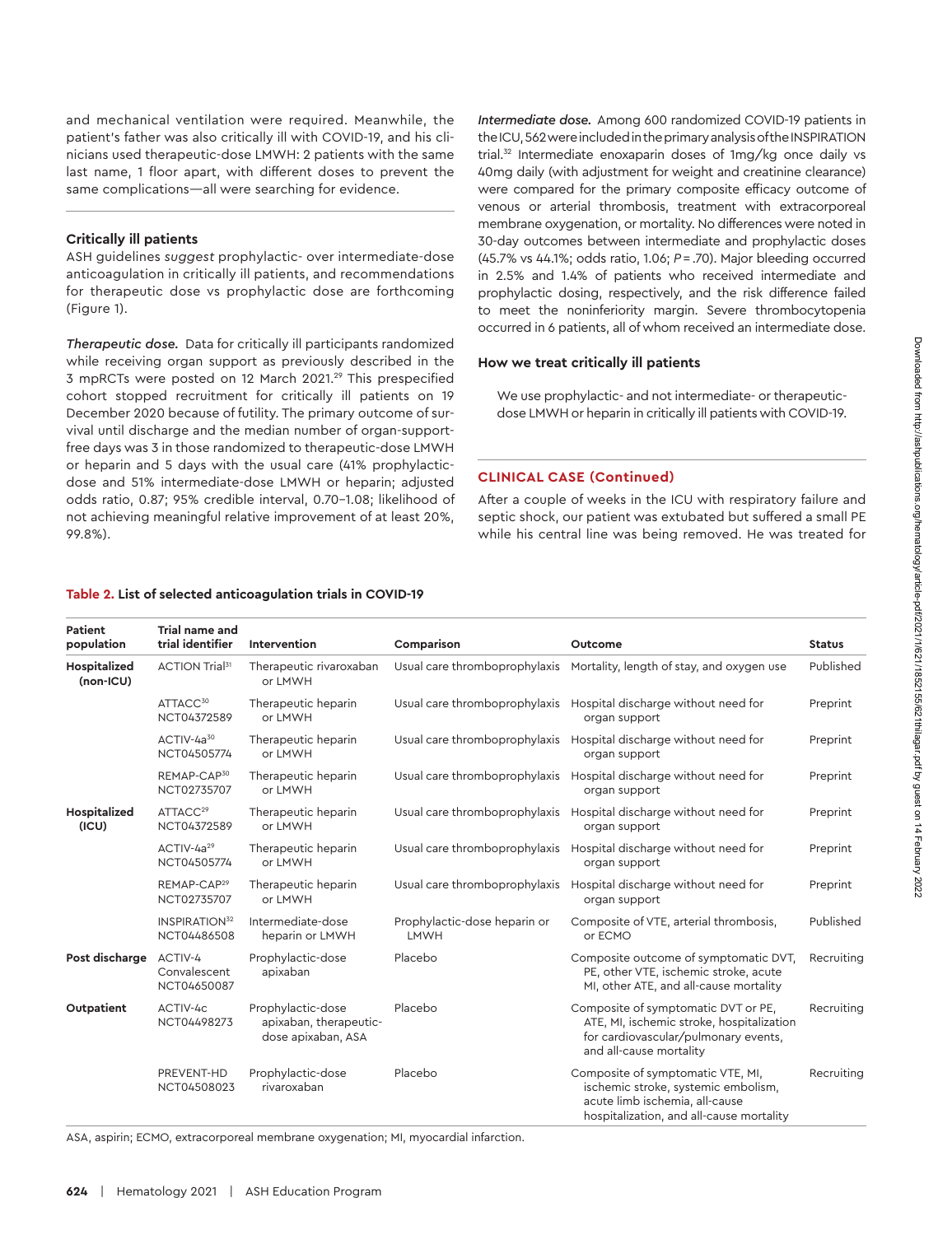3 months with a DOAC, which precluded the decision regarding post-hospital discharge anticoagulant prophylaxis.

### **Postdischarge prophylaxis**

This patient had symptoms of PE with acute chest pain and worsened hypoxemia and was stable for computed tomography, rendering a straightforward workup. We only pursue diagnosing VTE based on clinical suspicion and do not screen or use D-dimer thresholds to screen in accordance with guidance statements.<sup>33</sup>

As discussed previously, rates of VTE are relatively low post hospitalization; however, mitigation of arterial and VTE along with reductions in all-cause mortality deserves investigation. A prospective registry of 4906 patients with COVID-19 were contacted a mean of 92 days after discharge, and 1.55% developed VTE, arterial thromboembolic events (ATE) occurred in 1.71%, and all-cause mortality was 4.83%. There was a 46% relative reduction in the composite outcome of VTE, ATE, and mortality (*P*=.0046) in the multivariable analysis.34 The ACTIV-4b National Institutes of Health-sponsored trial is investigating whether apixaban at prophylactic or therapeutic doses and low-dose aspirin,



Figure 2. VITT diagnostic flowchart from ISTH interim guidance published 20 April 2021. aPTT, activated partial thromboplastin time; IVIG, intravenous immunoglobulin, PT, prothrombin time. Reproduced with permission from the ISTH.41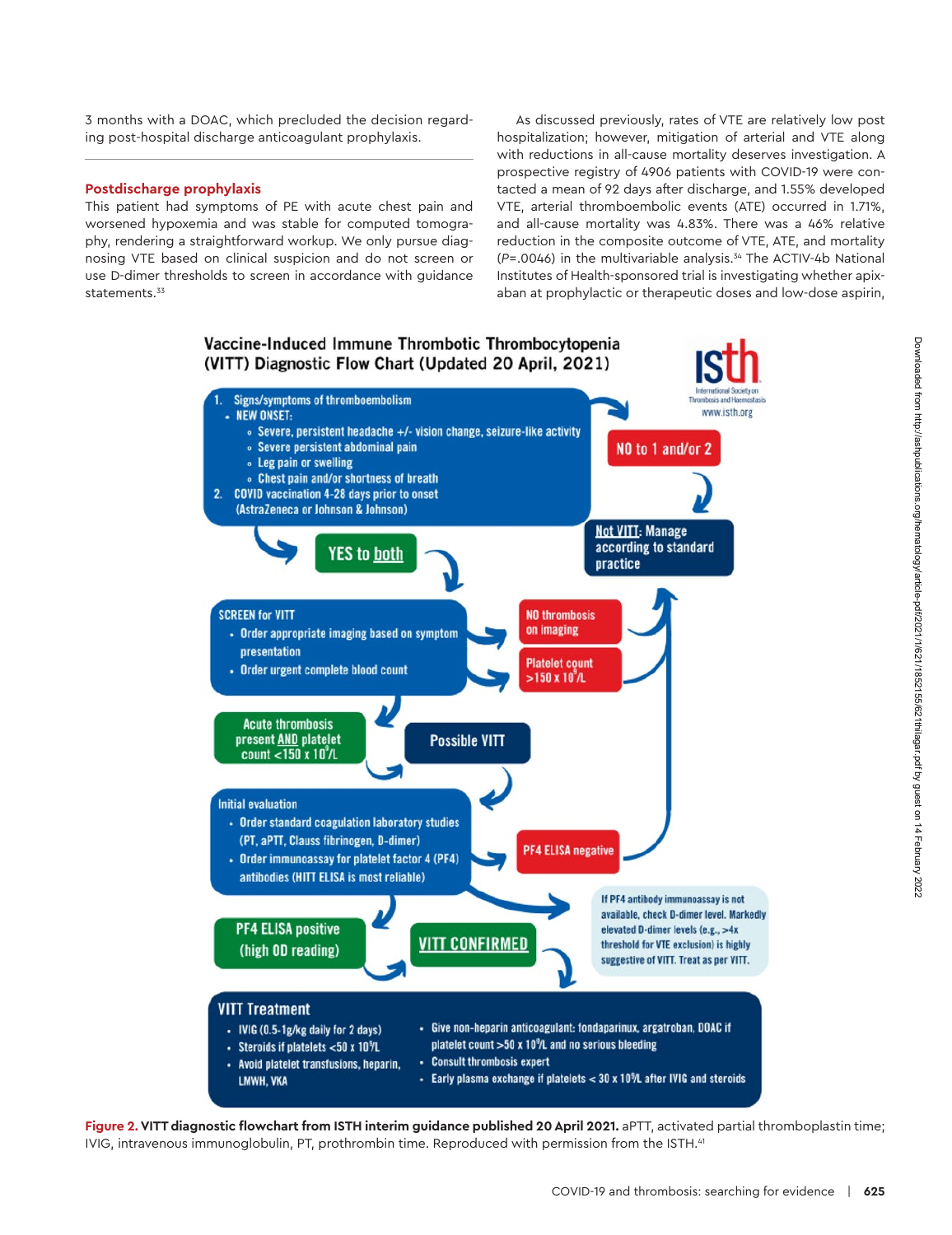compared to placebo, can reduce these complications after hospitalization. The studies are summarized in Table 2.

The US Food and Drug Administration has approved rivaroxaban and betrixaban for postdischarge VTE prophylaxis; however, betrixaban is not commercially available. The prophylactic dose of 10mg of rivaroxaban for a total of 31 to 39 days has been approved but should not be used in patients with creatine clearance less than 30 mL/min, with drug-drug interactions and high bleeding-risk conditions.<sup>27</sup>

#### **How we treat patients after discharge**

We only use postdischarge prophylaxis in selected patients in accordance with US Food and Drug Administration approval for medically ill patients without increased bleeding risk using a DOAC.

#### **"Prehospitalization" prophylaxis**

The trial results above suggest that higher doses of anticoagulation are not effective late in the disease course, and it is a reasonable hypothesis that anticoagulation very early in the disease may be beneficial to decrease immuno-micro pulmonary thrombosis. Two trials with DOACs are underway to help answer this question (Table 2).

#### **How we treat nonhospitalized outpatients**

We do not use anticoagulation prophylaxis early in COVID-19 for patients who do not require hospitalization.

#### **Postvaccination: vaccine-induced immune thrombotic thrombocytopenia**

The approval and widespread administration of vaccines for COVID-19 brought yet another element into the discussion of COVID-19 and thrombosis. Vaccine-induced immune thrombotic thrombocytopenia (VITT) or thrombosis with thrombocytopenia syndrome is the name given to the thrombotic complications currently being reported across the world following the administration of the adenovirus vector vaccines (ChAdOx1 nCoV-19 [AstraZeneca/COVIDSHIELD] and Ad26.COV2.S [Johnson and Johnson/Janssen]) against SARS-CoV-2.<sup>35</sup> The underlying pathophysiology of VITT is not fully understood. One hypothesis is that the polyanionic constituents of the adenovirus vector vaccines cause the formation of antibodies to PF4. These antibodies against PF4 then induce platelet activation, causing both thrombocytopenia and thrombosis. VITT is similar to autoimmune heparin-induced thrombocytopenia (aHIT), with the presence of anti-PF4 polyanion antibodies inducing platelet activation in the absence of and independently of heparin exposure; however, VITT and aHIT differ in the distribution of the thrombi.<sup>36,37</sup>

VITT generally presents between 4 to 30 days after initial vaccination with either adenovirus vector vaccine.35 Early reports showed that VITT primarily presented in younger females. Data on the incidence range from 1 case per 26 000 to 1 case per 127 000 doses of ChAdOx1 nCoV-19 vaccine administered and 1 case per 500 000 doses of the Ad26.COV2.S. No specific risk factors have been identified. In VITT, thrombosis tends to manifest in rare sites, most notably in the cerebral venous sinuses and in the splanchnic and hepatic veins.<sup>35,38</sup>

On presentation, laboratory testing generally shows varying levels of thrombocytopenia, high D-dimer levels, and low fibrinogen levels.35,38,39 Diagnostic testing for PF4 antibodies via enzyme-linked immunosorbent assay (ELISA) results is one of the more sensitive testing modalities for VITT, while the rapid HIT tests such as the chemiluminescent immunoassay and latex immunoturbidometric assay are not sensitive and can yield false-negative results.<sup>38</sup> Principles of management mirror those of aHIT, with the goal of inhibiting Fcγ receptor-mediated platelet activation through the use of intravenous immune globulin (with suggested daily dosing of 0.5-1g/kg of ideal body weight for at least 2 days) and the use of either oral or parental nonheparin anticoagulants.<sup>37</sup> (See Figure 2 for management suggestions from the International Society on Thrombosis and Hemostasis [ISTH].)<sup>40</sup> Vaccination with Ad26.COV2.S carries a warning about the potential development of VITT, especially in women aged 18 to 49.36

#### **Conclusion**

The thromboembolic burden of COVID-19 seems to be decreasing as the pandemic evolves, and a multitude of mechanisms are purported to explain the elevated risk with this infection. Key to understanding the timing, dosing, and patient setting for prophylaxis is an appreciation of immune-induced inflammatory microthrombosis. Robust randomized trials are the best tools to understand the appropriate use of anticoagulation to prevent thromboembolic complications, and the final results of many ongoing studies are eagerly awaited.

#### **Conflict-of-interest disclosure**

Bright Thilagar: no competing financial interest to declare. Mohammad Beidoun: no competing financial interest to declare. Ruben Rhoades: no competing financial interest to declare. Scott Kaatz: research funding: Janssen, BMS, Osmosis Research, National Institutes of Health; consultancy: Janssen, BMS, Alexion/ Portola, Novartis, CSL Behring, Gilead.

#### **Off-label drug use**

Bright Thilagar: nothing to disclose. Mohammad Beidoun: nothing to disclose. Ruben Rhoades: nothing to disclose. Scott Kaatz: nothing to disclose. Scott Kaatz's institution received research support from Osmosis Research for one of the multi-platform trials using therapeutic

dose anticoagulation prophylaxis.

#### **Correspondence**

Scott Kaatz, Division of Hospital Medicine, CFP 413, 2799 W Grand Blvd, Detroit, MI 48202; e-mail: [skaatz1@hfhs.org](mailto:skaatz1@hfhs.org).

#### **References**

- 1. Tan BK, Mainbourg S, Friggeri A, et al. Arterial and venous thromboembolism in COVID-19: a study-level meta-analysis. *Thorax*. Published online 23 February 2021.
- 2. Jiménez D, García-Sanchez A, Rali P, et al. Incidence of VTE and bleeding among hospitalized patients with coronavirus disease 2019: a systematic review and meta-analysis. *Chest*. 2021;159(3):1182-1196.
- 3. Al-Samkari H, Karp Leaf RS, Dzik WH, et al. COVID-19 and coagulation: bleeding and thrombotic manifestations of SARS-CoV-2 infection. *Blood*. 2020;136(4):489-500.